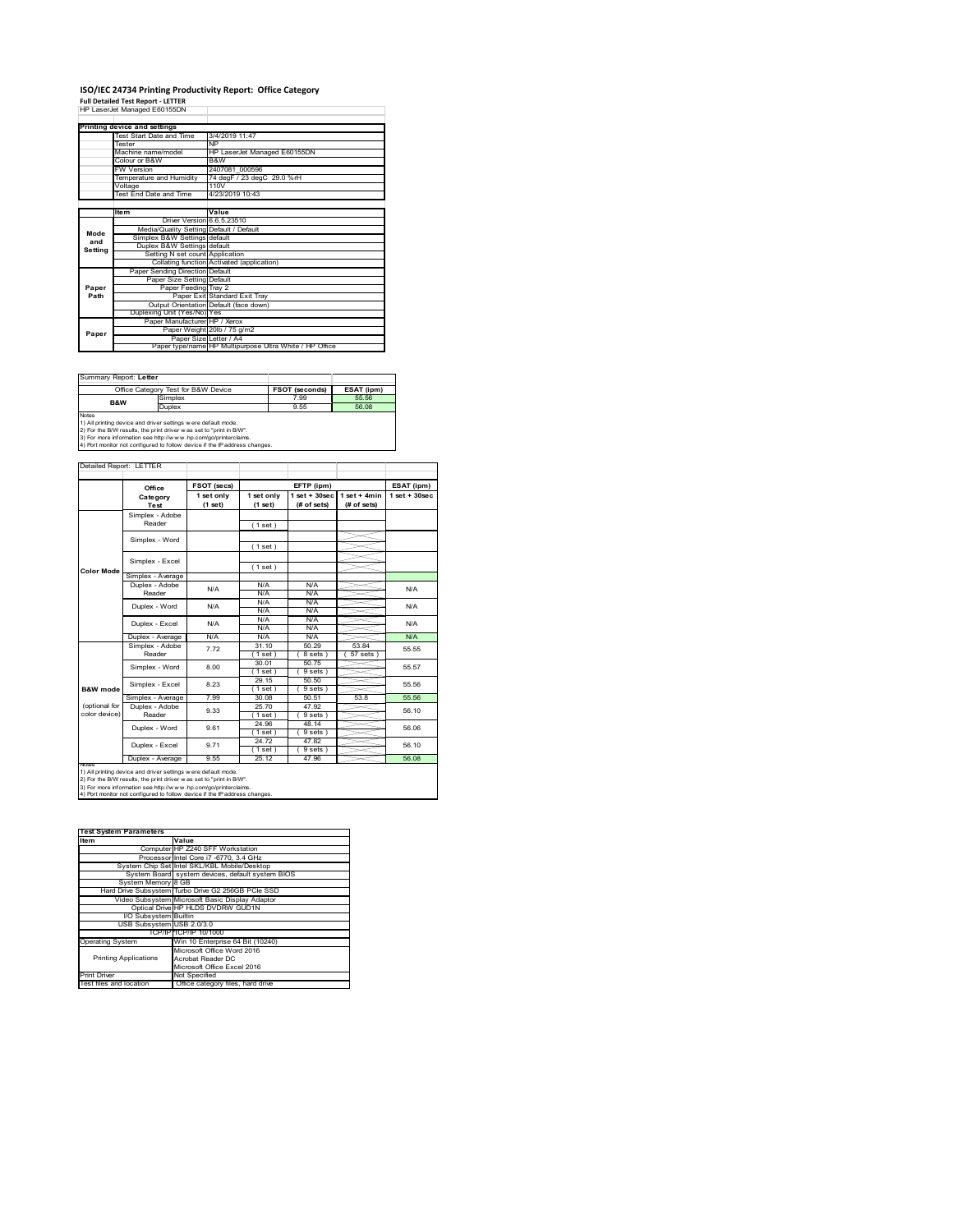### **ISO/IEC 24734 Printing Productivity Report: Office Category Full Detailed Test Report ‐ A4** HP LaserJet Managed E60155DN

|         | HP LaserJet Manageg E60 155DN           |                                                         |
|---------|-----------------------------------------|---------------------------------------------------------|
|         |                                         |                                                         |
|         | Printing device and settings            |                                                         |
|         | Test Start Date and Time                | 3/4/2019 11:47                                          |
|         | <b>Tester</b>                           | NP                                                      |
|         | Machine name/model                      | HP LaserJet Managed E60155DN                            |
|         | Colour or B&W                           | B&W                                                     |
|         | <b>FW Version</b>                       | 2407081 000596                                          |
|         | Temperature and Humidity                | 74 degF / 23 degC 29.0 %rH                              |
|         | Voltage                                 | 110V                                                    |
|         | Test End Date and Time                  | 4/23/2019 10:43                                         |
|         |                                         |                                                         |
|         | <b>Item</b>                             | Value                                                   |
|         | Driver Version 6.6.5.23510              |                                                         |
| Mode    | Media/Quality Setting Default / Default |                                                         |
| and     | Simplex B&W Settings default            |                                                         |
| Setting | Duplex B&W Settings default             |                                                         |
|         | Setting N set count Application         |                                                         |
|         |                                         | Collating function Activated (application)              |
|         | Paper Sending Direction Default         |                                                         |
|         | Paper Size Setting Default              |                                                         |
| Paper   | Paper Feeding Tray 2                    |                                                         |
| Path    |                                         | Paper Exit Standard Exit Trav                           |
|         |                                         | Output Orientation Default (face down)                  |
|         | Duplexing Unit (Yes/No) Yes             |                                                         |
|         | Paper Manufacturer HP / Xerox           |                                                         |
| Paper   |                                         | Paper Weight 20lb / 75 g/m2                             |
|         |                                         | Paper Size Letter / A4                                  |
|         |                                         | Paper type/name HP Multipurpose Ultra White / HP Office |

| Summary Report: A4                  |                                                                                                                                                                                                                                                                                       |                       |            |
|-------------------------------------|---------------------------------------------------------------------------------------------------------------------------------------------------------------------------------------------------------------------------------------------------------------------------------------|-----------------------|------------|
| Office Category Test for B&W Device |                                                                                                                                                                                                                                                                                       | <b>FSOT (seconds)</b> | ESAT (ipm) |
| <b>B&amp;W</b>                      | Simplex                                                                                                                                                                                                                                                                               | 8.26                  | 52.97      |
|                                     | Duplex                                                                                                                                                                                                                                                                                | 9.96                  | 53.62      |
| <b>Notes</b>                        | 1) All printing device and driver settings were default mode.<br>2) For the B/W results, the print driver was set to "print in B/W".<br>3) For more information see http://www.hp.com/go/printerclaims.<br>4) Port monitor not configured to follow device if the IP address changes. |                       |            |

ailed Report: A4 **FSOT** (secs) **FETP** (ipm) **ESAT** (ipm) **1 set + 30sec 1 set only (1 set) 1 set only (1 set) 1 set + 30sec (# of sets) 1 set + 4min (# of sets) Category Test** Simplex - Adobe Reader ( 1 set ) Simplex - Word ( 1 set ) Simplex - Excel ( 1 set ) **Colour Mode** Simplex - Average Duplex - Adobe  $N/f$  $N/A$   $N/A$   $N/A$   $N/A$   $N/A$ Reader N/A N/A N/A N/A N/A Duplex - Word N/A N/A N/A N/A N/A Duplex - Excel N/A N/A N/A N/.<br>N/A N/. Puplex - Average N/A N/A N/A N/A N/A N/A N/A<br>  $\overline{S}$  Simplex - Adobe 8.02 29.92 48.89 51.32 52.9 8.02 52.97 29.92 48.89 51.32  $(9 \text{ sets}) (54 \text{ sets})$ Simplex - Word 8.34 28.79 48.50 52.99 1 set) (9 set)<br>28.49 48.3<br>1 set) (9 set)<br>29.06 48.3  $( 1 \text{ set} 28.49)$ Simplex - Excel 8.42 52.96 **B&W** mod 9 sets<br>48.59 Simplex - Average 8.3 29.06 48.59 51.3 52.97<br>
Duplex - Adobe 9.79 24.52 46.50 53.64<br>
Reader 9.79 (1 set) (9 sets) 53.64 (optional for color device) 9.79 24.52 46.50<br>(1 set) (9 set) 53.64 ( 1 set ) ( 9 sets )<br>23.44 46.18 46.18 Duplex - Word 10.24 53.62  $(1 \text{ set})$ <br> $(24.34)$ <br> $(1 \text{ set})$ <br> $24.10$  $(9 \text{ sets})$ <br> $46.24$ Duplex - Excel 9.85 53.62 ≦  $\frac{1}{(9 \text{ sets})}$  46.30 Duplex - Average | 10.0 | 24.10 | 46.30 | 53.62 notes<br>1) All printing device and driver settings were default mode.<br>2) For the B/W results, the print driver was set to "print in B/W".<br>3) For more information see http://www.hp.com/go/printerclaims.<br>4) Por moralitor not c

| <b>Test System Parameters</b> |                                                    |
|-------------------------------|----------------------------------------------------|
| Item                          | Value                                              |
|                               | Computer HP Z240 SFF Workstation                   |
|                               | Processor Intel Core i7 -6770, 3.4 GHz             |
|                               | System Chip Set Intel SKL/KBL Mobile/Desktop       |
|                               | System Board system devices, default system BIOS   |
| System Memory 8 GB            |                                                    |
|                               | Hard Drive Subsystem Turbo Drive G2 256GB PCle SSD |
|                               | Video Subsystem Microsoft Basic Display Adaptor    |
|                               | Optical Drive HP HLDS DVDRW GUD1N                  |
| I/O Subsystem Builtin         |                                                    |
| USB Subsystem USB 2.0/3.0     |                                                    |
|                               | TCP/IPITCP/IP 10/1000                              |
| <b>Operating System</b>       | Win 10 Enterprise 64 Bit (10240)                   |
|                               | Microsoft Office Word 2016                         |
| <b>Printing Applications</b>  | Acrobat Reader DC                                  |
|                               | Microsoft Office Excel 2016                        |
| <b>Print Driver</b>           | Not Specified                                      |
| Test files and location       | Office category files, hard drive                  |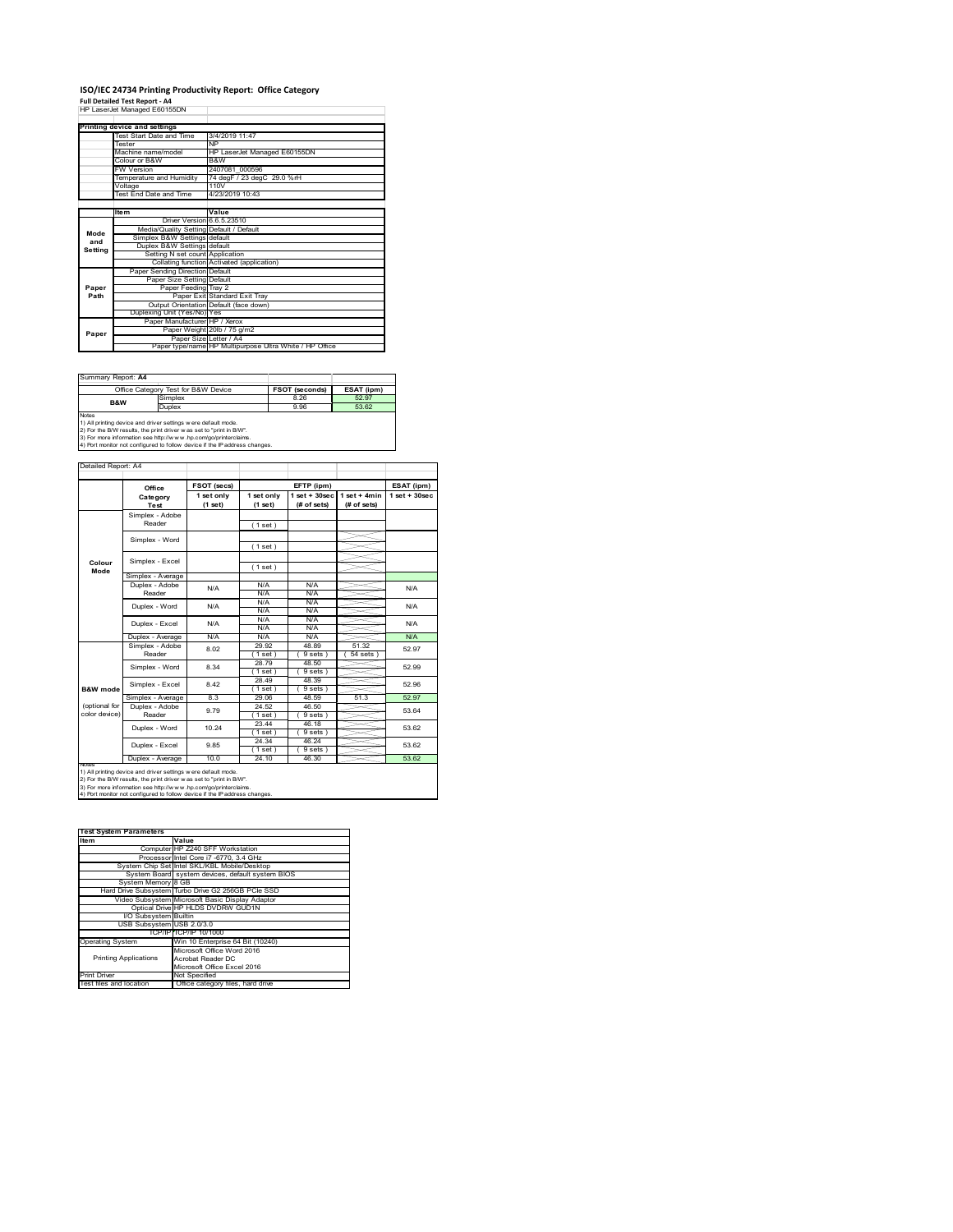# **ISO/IEC 24734 Printing Productivity Report: Office Category<br>Feature Performance Full Report - Office Feature Performance Test<br>HP LaserJet Managed E60155DN**

|         | Printing device and settings            |                                                         |
|---------|-----------------------------------------|---------------------------------------------------------|
|         | Test Start Date and Time                | 3/4/2019 11:47                                          |
|         | <b>Tester</b>                           | <b>NP</b>                                               |
|         | Machine name/model                      | HP LaserJet Managed E60155DN                            |
|         | Colour or B&W                           | B&W                                                     |
|         | <b>FW Version</b>                       | 2407081 000596                                          |
|         | Temperature and Humidity                | 74 degF / 23 degC 29.0 %rH                              |
|         | Voltage                                 | 110V                                                    |
|         | Test End Date and Time                  | 4/23/2019 10:43                                         |
|         |                                         |                                                         |
|         | <b>Item</b>                             | Value                                                   |
|         | Driver Version 6.6.5.23510              |                                                         |
| Mode    | Media/Quality Setting Default / Default |                                                         |
| and     | Simplex B&W Settings default            |                                                         |
| Setting | Duplex B&W Settings default             |                                                         |
|         | Setting N set count Application         |                                                         |
|         |                                         | Collating function Activated (application)              |
|         | Paper Sending Direction Default         |                                                         |
|         | Paper Size Setting Default              |                                                         |
| Paper   | Paper Feeding Trav 2                    |                                                         |
| Path    |                                         | Paper Exit Standard Exit Tray                           |
|         |                                         | Output Orientation Default (face down)                  |
|         | Duplexing Unit (Yes/No) Yes             |                                                         |
|         | Paper Manufacturer HP / Xerox           |                                                         |
| Paper   |                                         | Paper Weight 20lb / 75 g/m2                             |
|         | Paper Size Letter / A4                  |                                                         |
|         |                                         | Paper type/name HP Multipurpose Ultra White / HP Office |

| ISO Print Productivity Report: Feature Performance Test Summary                                                                                                                                                                                                                                   |         |                               |                                      |
|---------------------------------------------------------------------------------------------------------------------------------------------------------------------------------------------------------------------------------------------------------------------------------------------------|---------|-------------------------------|--------------------------------------|
| <b>Printing Modes</b>                                                                                                                                                                                                                                                                             |         |                               | <b>Feature Performance Ratio</b>     |
| (Feature Adobe Reader - Office test file)                                                                                                                                                                                                                                                         |         | FSOT (base)<br>FSOT (feature) | <b>ESAT (feature)</b><br>ESAT (base) |
| A5, Landscape Feed, Simplex, Colour                                                                                                                                                                                                                                                               | Simplex |                               |                                      |
| A5, Portrait Feed, Simplex, Colour                                                                                                                                                                                                                                                                | Simplex |                               |                                      |
| Legal, Simplex, Colour                                                                                                                                                                                                                                                                            | Simplex |                               |                                      |
| Legal, Duplex, Colour                                                                                                                                                                                                                                                                             | Duplex  |                               |                                      |
| A4. 1200 dpi. Simplex. Colour                                                                                                                                                                                                                                                                     | Simplex |                               |                                      |
| Letter, 1200 dpi, Simplex, Colour                                                                                                                                                                                                                                                                 | Simplex |                               |                                      |
| A4. General Office. Simplex. Colour                                                                                                                                                                                                                                                               | Simplex |                               |                                      |
| Letter, General Office, Simplex, Colour                                                                                                                                                                                                                                                           | Simplex |                               |                                      |
| A5. Landscape Feed. Simplex, B/W                                                                                                                                                                                                                                                                  | Simplex | 134%                          | 152%                                 |
| A5, Portrait Feed, Simplex, B/W                                                                                                                                                                                                                                                                   | Simplex | 69%                           | 57%                                  |
| Legal, Simplex, B/W                                                                                                                                                                                                                                                                               | Simplex |                               |                                      |
| Legal, Duplex, B/W                                                                                                                                                                                                                                                                                | Duplex  |                               |                                      |
| A4, 1200 dpi, Simplex, B/W                                                                                                                                                                                                                                                                        | Simplex |                               |                                      |
| Letter, 1200 dpi, Simplex, B/W                                                                                                                                                                                                                                                                    | Simplex |                               |                                      |
| A4, General Office, Simplex, B/W                                                                                                                                                                                                                                                                  | Simplex |                               |                                      |
| Letter, General Office, Simplex, B/W                                                                                                                                                                                                                                                              | Simplex |                               |                                      |
| <b>Notes</b><br>1) All printing device and driver settings were default mode.<br>2) Test conducted with 8-paper Office Feature Performance file.<br>3) For more information see http://www.hp.com/go/printerclaims.<br>4) Port monitor not configured to follow device if the IP address changes. |         |                               |                                      |

| <b>Printing Modes</b>                               | <b>Base Printing Mode</b> |                            | <b>Feature Performance</b> |                                 |                                                |                                      |
|-----------------------------------------------------|---------------------------|----------------------------|----------------------------|---------------------------------|------------------------------------------------|--------------------------------------|
| Feature Adobe Reader - Office<br>test file (8-page) | <b>FSOT</b><br>Base       | <b>ESAT</b><br><b>Base</b> | 1 set<br>FSOT (secs)       | $1$ set $+30$ sec<br>ESAT (ipm) | <b>FSOT</b> (base)<br><b>FSOT</b><br>(feature) | <b>ESAT</b> (feature)<br>ESAT (base) |
| A5, Landscape Feed, Simplex, Colour                 |                           |                            |                            |                                 |                                                |                                      |
| A5, Portrait Feed, Simplex, Colour                  |                           |                            |                            |                                 |                                                |                                      |
| Legal, Simplex, Colour                              |                           |                            |                            |                                 |                                                |                                      |
| Legal, Duplex, Colour                               |                           |                            |                            |                                 |                                                |                                      |
| A4. 1200 dpi. Simplex. Colour                       |                           |                            |                            |                                 |                                                |                                      |
| Letter, 1200 dpi, Simplex, Colour                   |                           |                            |                            |                                 |                                                |                                      |
| A4, General Office, Simplex, Colour                 |                           |                            |                            |                                 |                                                |                                      |
| Letter, General Office, Simplex, Colour             |                           |                            |                            |                                 |                                                |                                      |
| A5, Landscape Feed, Simplex, B/W                    | 12.56                     | 52.89                      | 9.42                       | 80.9                            | 134%                                           | 152%                                 |
| A5, Portrait Feed, Simplex, B/W                     | 12.56                     | 52.89                      | 18.44                      | 30.3                            | 69%                                            | 57%                                  |
| Legal, Simplex, B/W                                 |                           |                            |                            |                                 |                                                |                                      |
| Legal, Duplex, B/W                                  |                           |                            |                            |                                 |                                                |                                      |
| A4, 1200 dpi, Simplex, B/W                          | 12.56                     | 52.89                      |                            |                                 |                                                |                                      |
| Letter, 1200 dpi, Simplex, B/W                      |                           |                            |                            |                                 |                                                |                                      |
| A4, General Office, Simplex, B/W                    | 12.56                     | 52.89                      |                            |                                 |                                                |                                      |
| Letter, General Office, Simplex, B/W                |                           |                            |                            |                                 |                                                |                                      |

1) All printing device and driver settings were default mode.<br>2) Test conducted with 8-paper Office Feature Performance file<br>3) For more information see http://www.hp.com/go/printerclaims.<br>4) Port monitor not configured to

|           | <b>Test System Parameters</b> |                                                    |
|-----------|-------------------------------|----------------------------------------------------|
|           | Ite <sub>m</sub>              | Value                                              |
|           |                               | Computer HP Z240 SFF Workstation                   |
|           |                               | Processor Intel Core i7 -6770, 3.4 GHz             |
|           |                               | System Chip Set Intel SKL/KBL Mobile/Desktop       |
|           |                               | System Board system devices, default system BIOS   |
| Test      | System Memory 8 GB            |                                                    |
| System    |                               | Hard Drive Subsystem Turbo Drive G2 256GB PCle SSD |
|           |                               | Video Subsystem Microsoft Basic Display Adaptor    |
|           |                               | Optical Drive HP HLDS DVDRW GUD1N                  |
|           | <b>VO Subsystem Builtin</b>   |                                                    |
|           | USB Subsystem USB 2.0/3.0     |                                                    |
| <b>VO</b> |                               | TCP/IP/TCP/IP 10/1000                              |
|           | <b>Operating System</b>       | Win 10 Enterprise 64 Bit (10240)                   |
|           |                               | Microsoft Office Word 2016                         |
| Software  | <b>Printing Applications</b>  | Acrobat Reader DC                                  |
|           |                               | Microsoft Office Excel 2016                        |
|           | <b>Print Driver</b>           | Not Specified                                      |
|           | Test files and location       | Office category files, hard drive                  |
|           |                               |                                                    |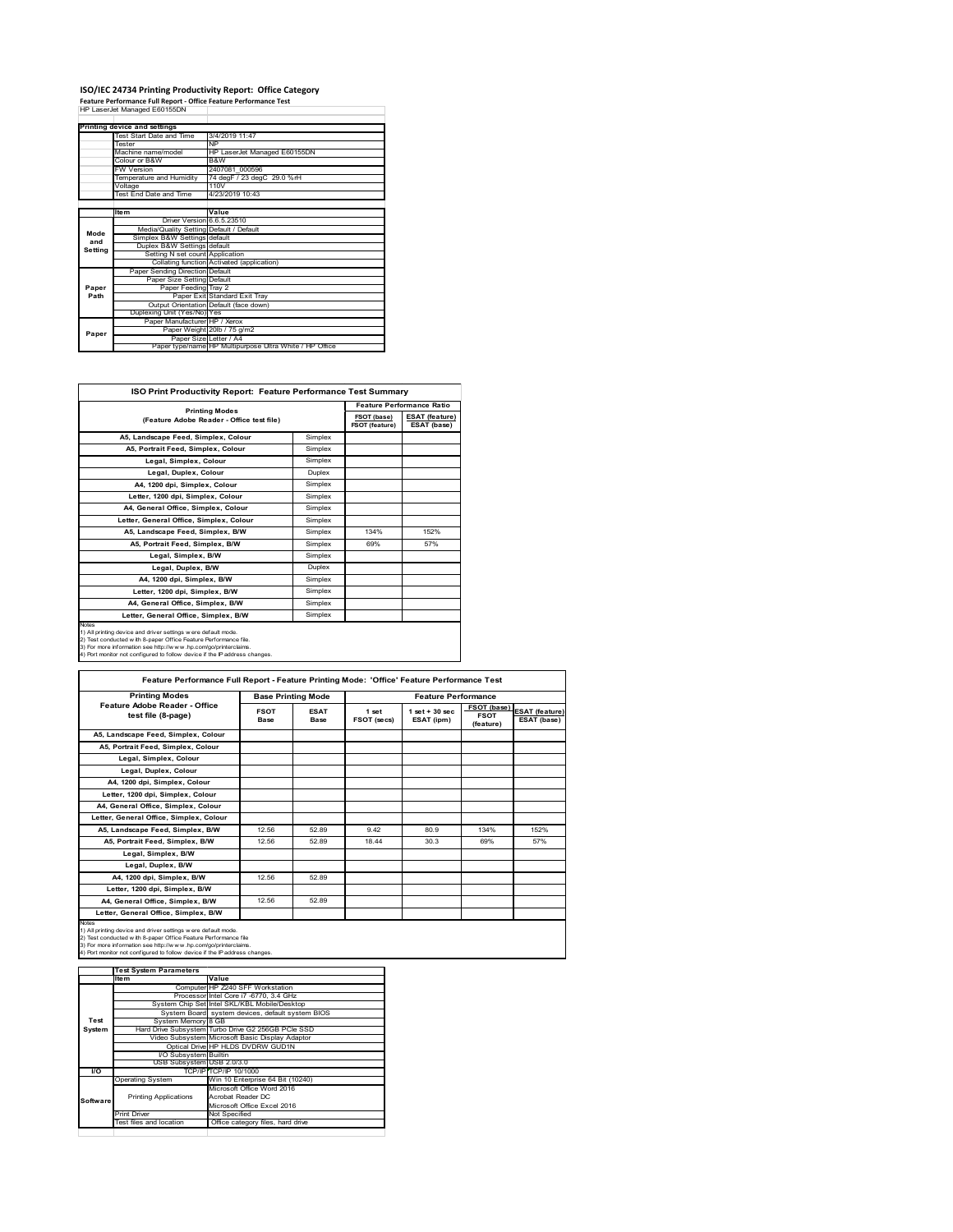### **ISO/IEC 17629 First Print Out Time Report: Office Category Full Detailed Test Report ‐ LETTER** HP LaserJet Managed E60155DN

|            | т назывы тапасы достовым                   |                                |
|------------|--------------------------------------------|--------------------------------|
|            | Printing device and settings               |                                |
|            | Test Start Date and Time                   | 3/4/2019 11:39                 |
|            | Tester                                     | <b>NP</b>                      |
|            | Machine name/model                         | HP LaserJet Managed E60155DN   |
|            | Colour or B&W                              | B&W                            |
|            | <b>FW Version</b>                          | 2407081 000596                 |
|            | Configuration (options)                    | Default                        |
|            | Controller                                 | 9.1                            |
|            | Printing device page count                 | Not Specified                  |
|            | Printing supplies page count Not Specified |                                |
|            | Temperature and Humidity                   | 74 degF / 23 degC 29.0 %rH     |
|            | Voltage                                    | 110V                           |
|            | Test End Date and Time                     | 3/4/2019 14:01                 |
|            |                                            |                                |
|            | <b>Item</b>                                | Value                          |
| Mode       | PDL and driver version                     | 6.6.5.23510                    |
| and        | Print Quality mode                         | default                        |
| Setting    | <b>B&amp;W</b> settings                    | default                        |
|            | Paper feed orientation                     | Short Edge                     |
| Paper      | Paper type setting                         | default                        |
|            | Paper feeding                              | Standard cassette              |
|            | Paper exit                                 | Standard exit tray             |
| Paper Path | Output orientation                         | default (face up or face down) |

**FPOT from Ready (seconds)**<br>
Simplex 4.86 **Duplex**<br>Notes<br>1) All printing device and driver settings were default mode.<br>2) For the BM results, the print driver was set to "print in BM".<br>4) For more information see http://www.hp.com/golprinterclaims.<br>4) Port monitor **ISO First Page Out Time Summary Report: Office Category** t: Letter **B&W**

| <b>Detailed Report: LETTER</b><br><b>Color Mode</b><br><b>B&amp;W Mode</b>                                                                          | FPOT from Ready - Simplex<br>FPOT from Ready - Duplex<br>FPOT from Sleep - Simplex<br>Recovery Time<br>FPOT from Off - Simplex<br>Warm-up Time<br>FPOT from Ready - Simplex<br>FPOT from Ready - Duplex<br>FPOT from Sleep - Simplex<br>Recovery Time                                 | Word<br>(seconds)<br>5.00  | Excel<br>(seconds)<br>5.03        | Adobe<br>Reader<br>(seconds)<br>N/A<br>4.53<br>10.42 | Average<br>(seconds)<br>4.86 | <b>Delay Time</b><br>20 Seconds<br>95 Minutes |            |
|-----------------------------------------------------------------------------------------------------------------------------------------------------|---------------------------------------------------------------------------------------------------------------------------------------------------------------------------------------------------------------------------------------------------------------------------------------|----------------------------|-----------------------------------|------------------------------------------------------|------------------------------|-----------------------------------------------|------------|
|                                                                                                                                                     |                                                                                                                                                                                                                                                                                       |                            |                                   |                                                      |                              |                                               |            |
|                                                                                                                                                     |                                                                                                                                                                                                                                                                                       |                            |                                   |                                                      |                              |                                               |            |
|                                                                                                                                                     |                                                                                                                                                                                                                                                                                       |                            |                                   |                                                      |                              |                                               |            |
|                                                                                                                                                     |                                                                                                                                                                                                                                                                                       |                            |                                   |                                                      |                              |                                               |            |
|                                                                                                                                                     |                                                                                                                                                                                                                                                                                       |                            |                                   |                                                      |                              |                                               |            |
|                                                                                                                                                     |                                                                                                                                                                                                                                                                                       |                            |                                   |                                                      |                              |                                               |            |
|                                                                                                                                                     |                                                                                                                                                                                                                                                                                       |                            |                                   |                                                      |                              |                                               |            |
|                                                                                                                                                     |                                                                                                                                                                                                                                                                                       |                            |                                   |                                                      |                              |                                               |            |
|                                                                                                                                                     |                                                                                                                                                                                                                                                                                       |                            |                                   |                                                      |                              |                                               |            |
|                                                                                                                                                     |                                                                                                                                                                                                                                                                                       |                            |                                   |                                                      |                              |                                               |            |
|                                                                                                                                                     |                                                                                                                                                                                                                                                                                       |                            |                                   | 5.9                                                  |                              |                                               |            |
|                                                                                                                                                     | FPOT from Off - Simplex                                                                                                                                                                                                                                                               |                            |                                   | 131.63                                               |                              |                                               |            |
|                                                                                                                                                     | Warm-up Time                                                                                                                                                                                                                                                                          |                            |                                   | 127.10                                               |                              |                                               |            |
| Notes<br>1) All printing device and driver settings w ere default mode.<br>6) Details for FPOT from Sleep are show n below.<br><b>HP Data Table</b> | 2) For the B/W results, the print driver was set to "print in B/W".<br>3) For more information see http://www.hp.com/go/printerclaims.<br>4) Port monitor not configured to follow device if the IP address changes.<br>5) Page counts w ere collected after completion of the tests. |                            |                                   |                                                      |                              |                                               |            |
| <b>Detailed Report: LETTER</b>                                                                                                                      |                                                                                                                                                                                                                                                                                       |                            |                                   |                                                      |                              |                                               |            |
|                                                                                                                                                     |                                                                                                                                                                                                                                                                                       | <b>FPOT Avg</b><br>(se cs) | FPOT (secs)<br><b>Iteration 1</b> | FPOT (secs)<br><b>Iteration 2</b>                    | FPOT (secs)<br>Iteration 3   | Application                                   | Delay Time |
|                                                                                                                                                     | FPOT from Sleep                                                                                                                                                                                                                                                                       | N/A                        | N/A                               | N/A                                                  | N/A                          | Adobe Reader                                  |            |
| <b>Color Mode</b>                                                                                                                                   | FPOT from Sleep (15 minutes)<br>HP/Non ISO Test                                                                                                                                                                                                                                       | N/A                        | N/A                               | N/A                                                  | N/A                          | Adobe Reader                                  |            |
|                                                                                                                                                     | FPOT from Sleep                                                                                                                                                                                                                                                                       | 10.42                      | 10.39                             | 10.45                                                | N/A                          | Adobe Reader                                  | 95 Minutes |
| <b>B&amp;W Mode</b>                                                                                                                                 | FPOT from Sleep (15 minutes)<br>HP/Non ISO Test                                                                                                                                                                                                                                       | 6.67                       | 6.69                              | 6.65                                                 | N/A                          | Adobe Reader                                  | 15 Minutes |

1) All printing device and driver settings w ere default mode.<br>2) For the B/W results, the print driver w as set to "print in B/W".<br>3 DLP includes detailed iterations as data measurements may vary run to run.

|            | <b>Test System Parameters</b> |                                     |  |  |  |
|------------|-------------------------------|-------------------------------------|--|--|--|
|            | Item                          | Value                               |  |  |  |
|            | Computer                      | HP Z240 SFF Workstation             |  |  |  |
|            | Processor                     | Intel Core i7 -6770, 3.4 GHz        |  |  |  |
|            | System Chip Set               | Intel SKL/KBL Mobile/Desktop        |  |  |  |
|            | System Board                  | system devices, default system BIOS |  |  |  |
| Test       | <b>System Memory</b>          | 8 GB                                |  |  |  |
| System     | Hard Drive Subsystem          | Turbo Drive G2 256GB PCle SSD       |  |  |  |
|            | Video Subsystem               | Microsoft Basic Display Adaptor     |  |  |  |
|            | Optical Drive                 | HP HLDS DVDRW GUD1N                 |  |  |  |
|            | I/O Subsystem                 | Builtin                             |  |  |  |
|            | <b>USB Subsystem</b>          | USB 2.0/3.0                         |  |  |  |
| Printing   |                               |                                     |  |  |  |
| Device     | TCP/IP                        | 10/1000                             |  |  |  |
| Connection |                               |                                     |  |  |  |
|            |                               |                                     |  |  |  |
|            | <b>Operating System</b>       | Win 10 Enterprise 64 Bit (10240)    |  |  |  |
|            |                               | Microsoft Word 2016                 |  |  |  |
| Software   | <b>Printing Applications</b>  | Microsoft Excel 2016                |  |  |  |
|            |                               | Adobe Reader DC                     |  |  |  |